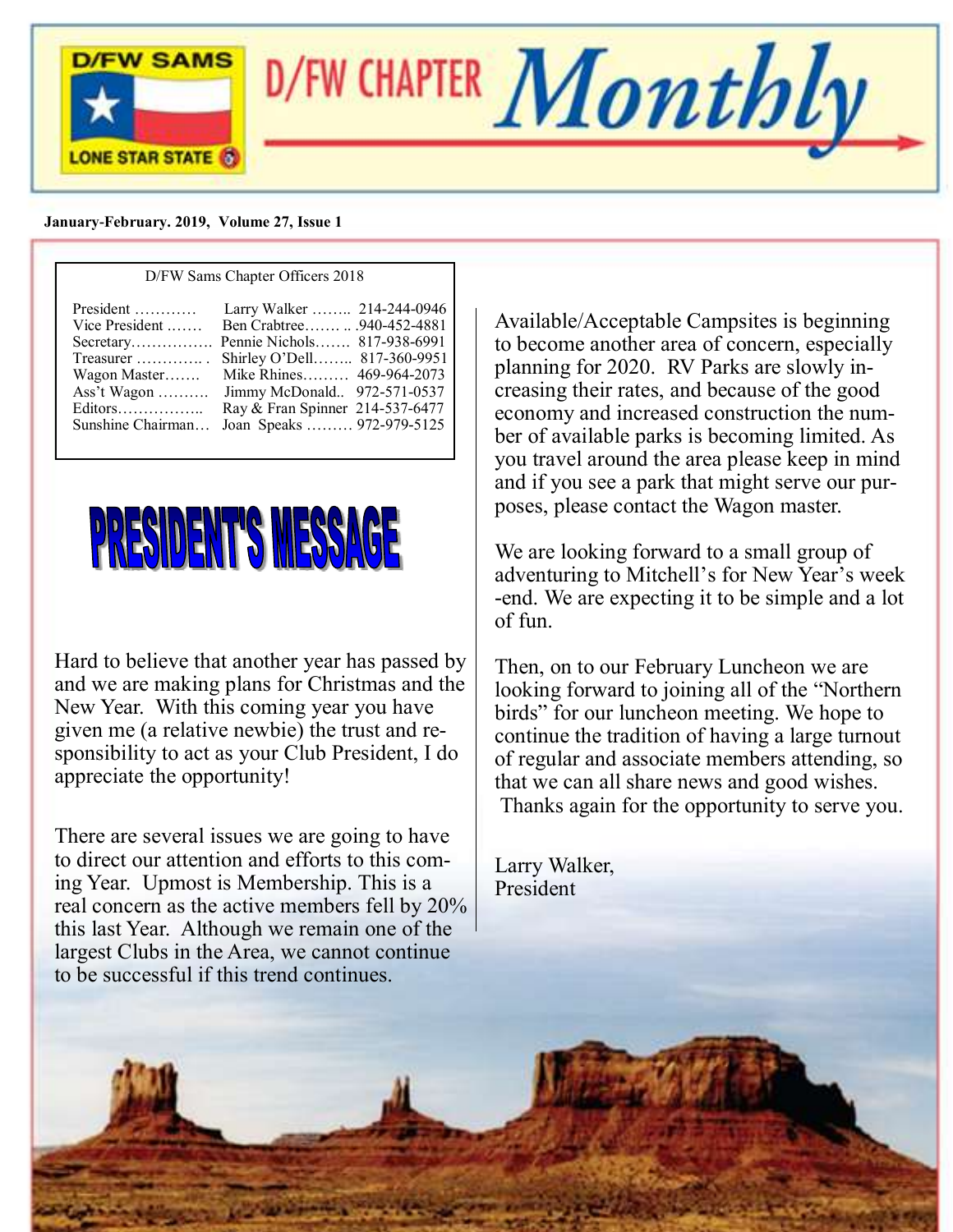# *NOVEMBER MEETING HIGHLIGHTS*

*NOTE; Prior to the meeting, a presentation of stuffed Animals was made to the Grand Saline Policy Dept. for their program in which they give stuffed animals to children who may have been affected by accident or domestic violence. The local newspaper was also present.*

 *The meeting was called to order by Chuck Hayes, our president. There were 12 rigs and 3 drive ins.*

 *Shirley O'Dell read a letter from the Dallas Veterans Administration Hospital thanking our chapter for the donation personal items to their facility. She further reported that her aunt makes dresses for still born babies and requested donations of wedding or party dresses that she could use. Linda Jenkins had been keeping the Volunteer hours, but a motion was made and seconded to discontinue the tracking of this information.*

 *Chuck Hayes provided an update on the Web Master report. Chuck asked for ideas for the web page. He plans to have a web site dedicated specifically for rallies and another one for the chapters.*

## DECEMBER MEETING HIGHLIGHTS

 *The meeting was called to order by our President, Chuck Hayes. Leroy Law reported 15 member rigs, 2 guests and 3 drive-ins were in attendance. Pennie Nichols introduced our guest Linda Donihoo. This is her second visit. Danny and Dee Dee Hayes (newlyweds and son and Daughter-in-law of Chuck and Dawn Hayes) brought their new rig to join us at the campout.*

 *Jimmy McDonald announced that due to construction issues at the American RV Park in Corsicana, the March campout has been moved to the North Texas Airstream Community in Hillsboro. Mike Rhines reported that the February Luncheon meeting would be held at the Spring Creek Barbeque on February 7 at 1:00 PM*

 *Fran Spinner provided a presentation of "Adorable Bears" that her son-in-law, who has health issues, has invented (patent pending) to raise money for medical expenses, These bears have a light in them and will fit on a door in such a way to prevent the door from closing. Anyone interested, please call Fran.*

 *Chuck Hayes presented Bill Fuller with a new vest and name tags for himself and a memorial name tag for Pat Fuller, who has passed away. Billy had lost his rig and everything in it in a fire some time ago.*

 *Chuck gave the officers gifts and he in turn received a gift from the chapter in appreciation of the good work done* in surfact the Wright Family Poem in *in in in 2018. By Pennie Nichols, Secretary*

### CHRISTMAS WITH THE WRIGHT FAMILY

 Mrs. Wright eyes her Christmas list carefully. "There won't be anything left of our budget after Christmas. Dear Me", she sighed.

 Mr. Wright looked up from his paper. "That's all right my dear, there isn't anything left of it anyway at the end of the month. I'll be happy if it just sees the Wright family through the holidays" As Mr. Wright turned to his paper, he said "Have you the right gift for Aunt Hattie Wright this Christmas? She's been pretty lonely since her daughter married and left home. Uncle Harry left her a lot of money, but she doesn't know how to enjoy it."

 Eddie Wright was studying in the corner left of the fireplace. "I wish Aunt Hattie Wright would ask me the right way to spend it.," he said. Eugenia Wright sniffed, "She wouldn't have much left if she did. Your weekly allowance is gone before you get it, almost," "And I suppose you have all of yours left, Miss Miser." returned Eddie Wright. "I don't have all of it left, but I've enough left to buy presents with, all right, without having to borrow from Mother," she snapped. Eddie Wright looked downcast. That's right, Christmas is mighty near, only two more shopping days left

 "Have you a present for Rose, Eddie Wright, asked Mrs. Wright. She gave you a nice tie last year, remember?" Eddie Wright groaned.

 That's right—gosh, a fellow can't do anything right by his family and a girl too, and have anything left on two dollars a week. What shall I do?".

 Just then the doorbell rang. Eugenia Wright ran to answer the door and the postman left a special delivery letter for the Wright family.

 She took it to Father Wright and he opened it. Inside was a letter and four right new twenty dollar bills.

 Mrs. Wright whistled. It's from Aunt Hattie Wright." She's left town and gone to her daughters for Christmas and wishes us who are left here to spend it on each other."

 "Say, she's all right." Eddie Wright shouted. "Bless her heart," said Mother Wright.

"How wonderful of her", said Eugenia Wright.

 "It has made her right happy to give it to us before she left," declared Father Wright. "So I guess it's all right with everybody left here."

"MERRY CHRISTMAS."

Just thought you all would like to have the Christmas with the Wright Family Poem.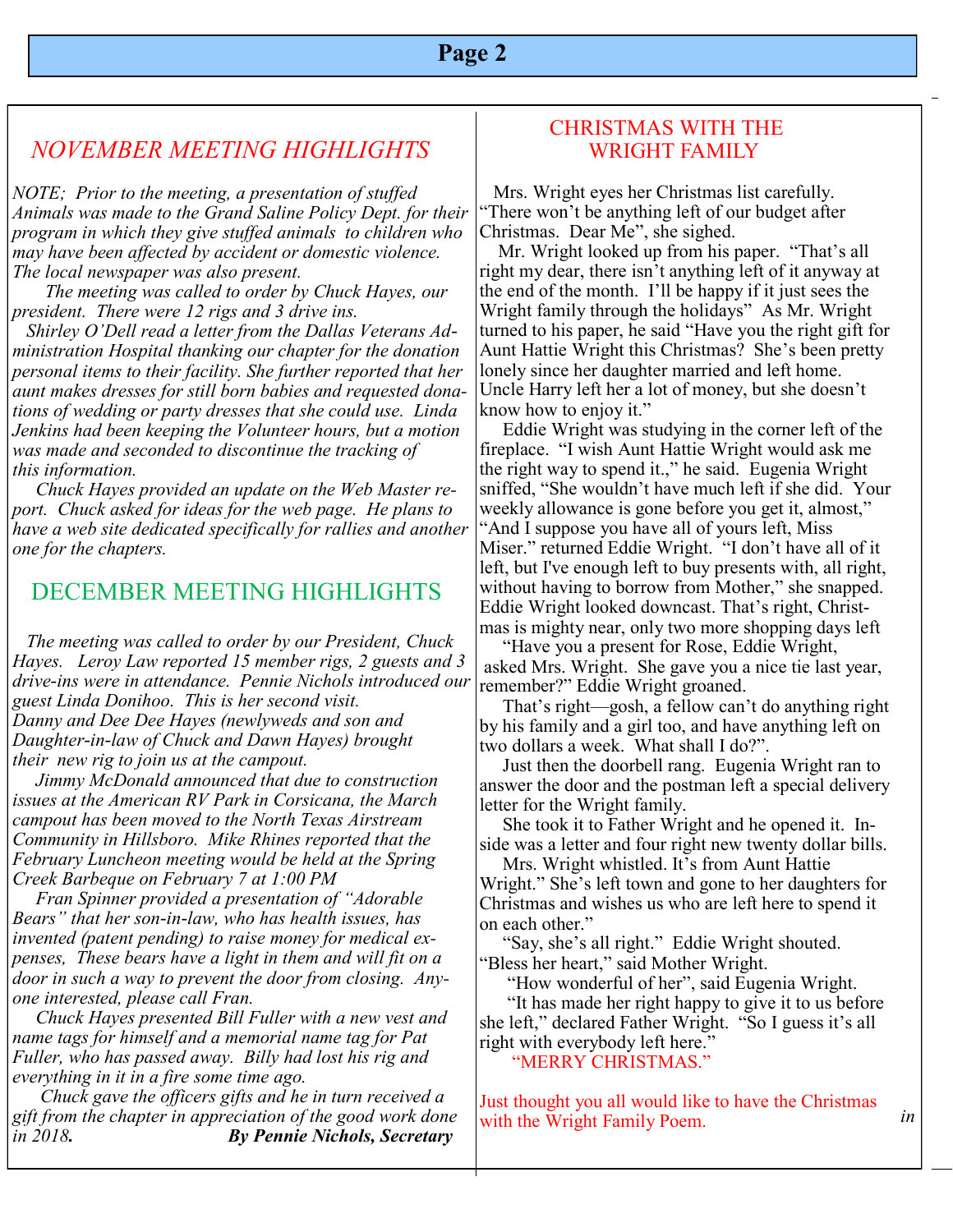## IN OUR THOUGHTS AND PRAYERS

 We pray for all our members and their families, especially for Dan Rawson, who went to heaven November 28, Melvin Mann, Maria Mather, Pat & Ben Crabtree, Jim McDonald, Sharon Lambert, Don Hafer, and Shirley's Mother, Robbie. May 2019 bring good health and healing to you all.



*2018 ANNUAL CHRISTMAS PHOTO*



*2019 D/FW SAMS BOARD MEMBERS*

# **ANNIVERSARIES**

#### **JANUARY, 2019**

**John & Jane Anne Sellars Jan. 12 38 years**

#### **FEBRUARY, 2019**

**Mike & Maria Mather Feb. 28 42 years** 



## **BIRTHDAYS**

## **JANUARY, 2019**

| <b>James Parker</b>   | Jan. 9         |
|-----------------------|----------------|
| <b>Jack Duff</b>      | <b>Jan.</b> 13 |
| <b>Shirley O'Dell</b> | <b>Jan.</b> 17 |
| <b>Jim McDonald</b>   | Jan.29         |

#### **FEBRUARY, 2019**

| <b>Ben Crabtree</b>   | Feb. 4         |
|-----------------------|----------------|
| <b>Julie Law</b>      | Feb. 6         |
| <b>Pennie Nichols</b> | <b>Feb. 11</b> |
| <b>Billie Speaks</b>  | <b>Feb. 19</b> |
| Diana Kimble          | <b>Feb. 23</b> |
| <b>Joyce Martin</b>   | <b>Feb. 24</b> |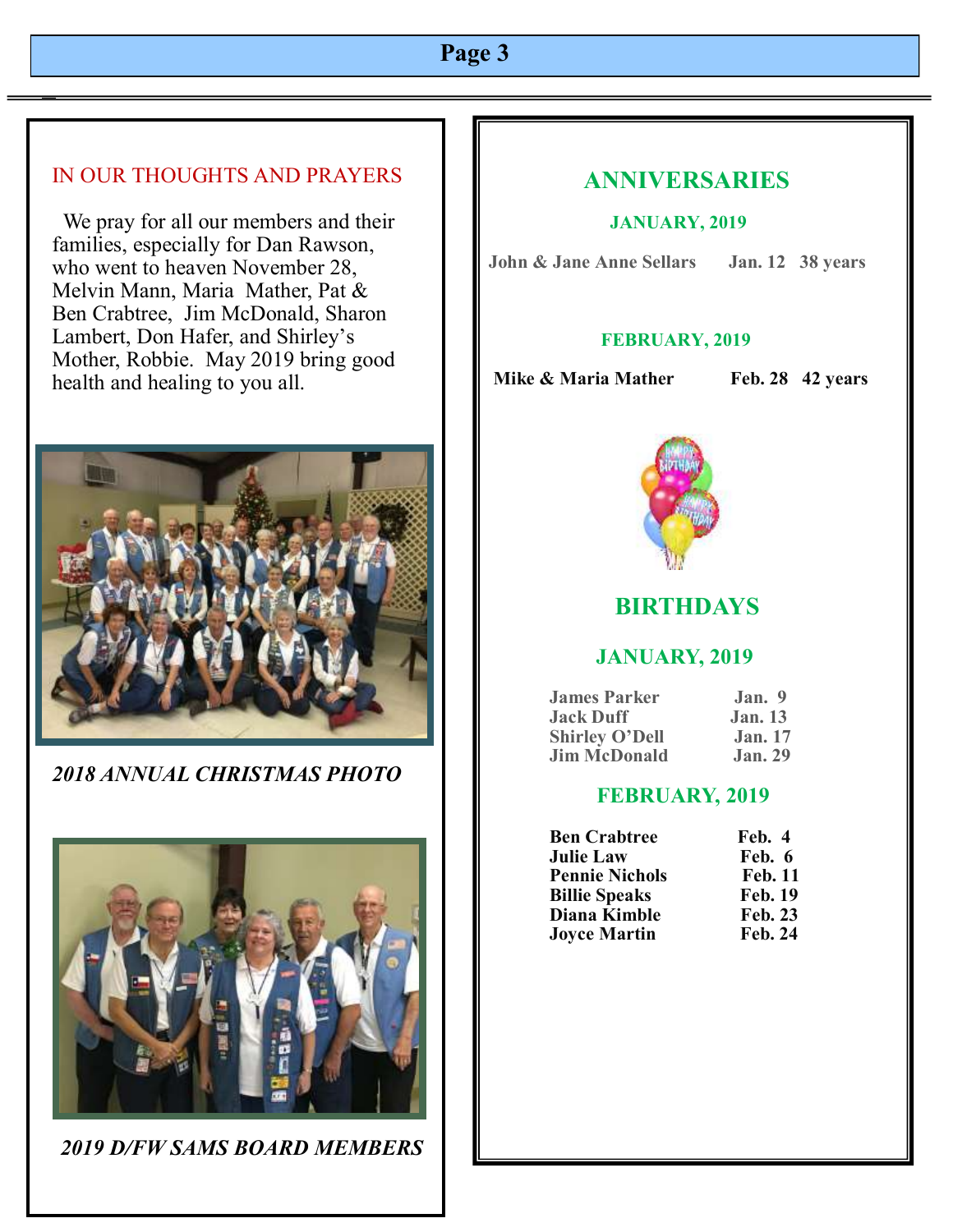# JANUARY OUTING

Date: December 28-January 1, 2019

Place: Mitchell RV Park 2730 FM 2210E Perrin, TX 76486 940-798-4615

## YOU MUST CALL AND MAKE RESER-VATIONS AT 940-798-4615.

#### DIRECTIONS:

Take Hwy.120 to Hwqy. 180 West from Ft. Worth to Mineral Wells. North on Hwy. 281 about 14 miles to Perrin. Right on FM 2210 about 2 miles. Mitchells is on the right or, Take IH 820 West to Hwy. 199, then North on Hwy. 199 to F 2210. Then left on FM 2210 about 8 miles. Mitchells is on the left.

 Wagon Master: Mike Rhines.. Please contact Mike at 972-775-2690 or e-mail him at wireskinner@att.com to advise whether you will or will not be attending the campout and when you plan to arrive and leave.

## NEW YEARS WEEKEND

Saturday is the BIG PARTY and each couple is to bring a snack to the Party. Drinks and music will be provided..

Sunday—On your own—Or may the 5/6 couples can get creative and put a (true) Pot Luck together.

Monday—Late Lunch (1:30ist) Soup and Sandwich, Sandwich Meat will be leftover Turkey and Ham from the Christmas Party. Bring lettuce, tomatoes, cheese, salads, desserts, etc. to make a hardy lunch. Also bring a can or fresh vegetable for the soup.

Monday evening—bring snacks or finger foods and your own drinks to enjoy over board games and good conversation to bring in the new year.

# FEBRUARY LUNCHEON

Date: Thursday, February 7, 2019

Place: Spring Creek Barbeque 1509 Airport Freeway Bedford, Texas 817-545-0185

Time: 1:00 PM

Members and Associate Members are invited to attend the February Luncheon. .Lets hope the weather is good so we can have a big attendance. Hope you all have a great time.

Wagon Master: Mike Rhines. Please contact Mike at 972-775-2690 or e-mail him at wireskinner@att.com to advise whether you will or will not be attending the luncheon so he can have a head count for the restaurant

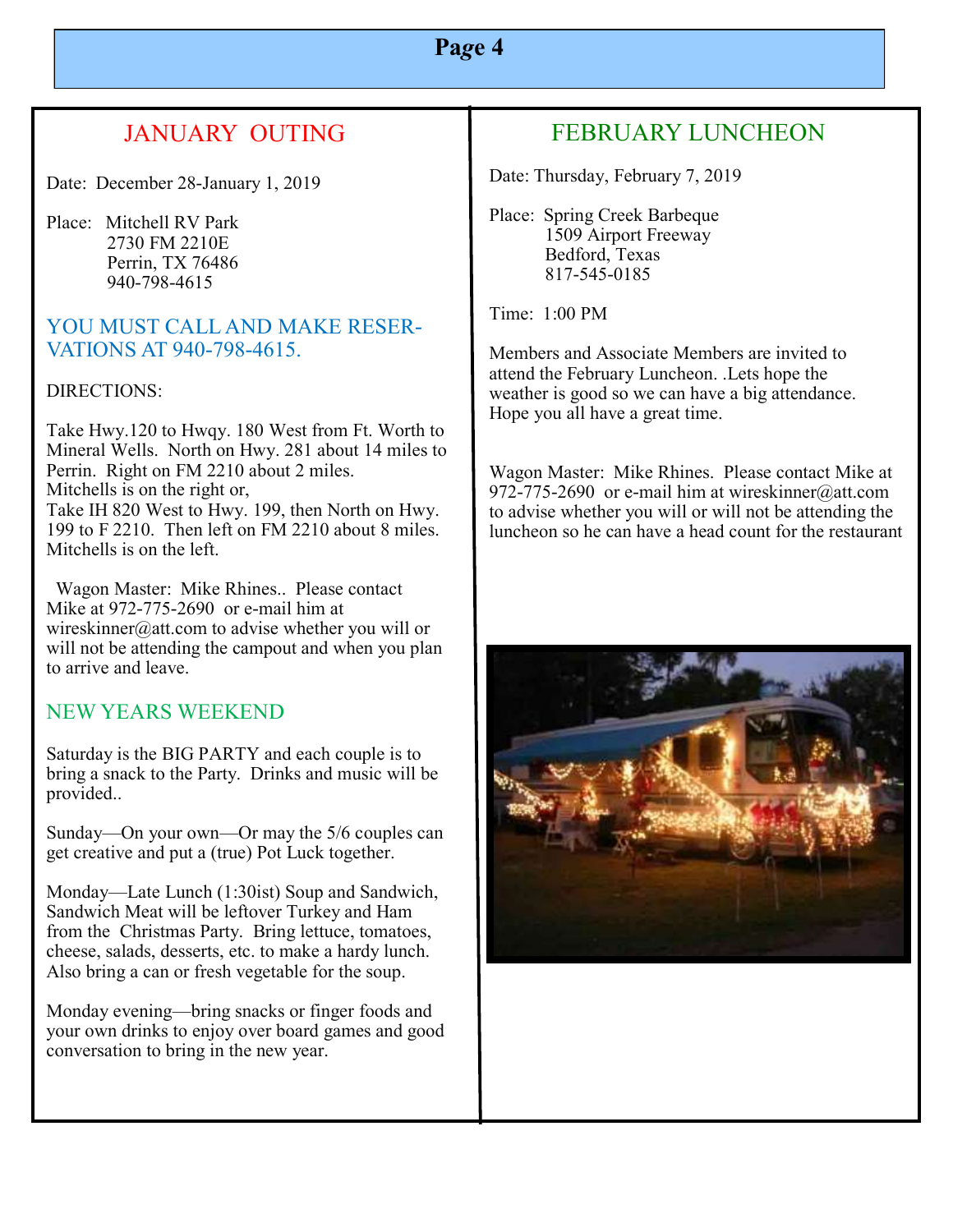## CHAPTERS 2018 CHRISTMAS PARTY

The Chapter's Christmas Campout at the Airstream park in Hillsboro was well attended with 15 member rigs, two guest rigs (Linda Donihoo and Danny and Dee Dee Hayes) and three drive-ins (Billy Fuller, Don Hafer, and Shirley O'Dell). The weather was outstanding, the decorations were festive, and the food was plentiful and very good, as usual. This campout was hosted by the chapter officers.

During the meeting, President Chuck Hayes made a special presentation to Billy Fuller, a DFW Sams charter member. Recently Billy lost his rig and everything in it to a fire. Chuck presented a new vest to Billy and apologized for not being able to duplicate all the patches. Chuck also presented a name tag to Billy and a memorial name tag for Pat Fuller, who passed away in 2018.

Fran Spinner also showed us some bears her son has invented and is selling for charity. These bears have a light in them and attach to a door so that the door can't be latched shut.

Group pictures of the chapter members, current officers, and 2019 officers were taken. After clean-up came the game everyone was waiting for. The Christmas gift exchange, narrated by Fran Spinner, took place. The men were in one circle and the ladies were in another. Gifts were passed left and right until the end of the story, and there were many ooohs and aahhs after unwrapping the packages.

Later, the group played Lucky 13 and the penny game. Some very nice prizes were awarded to the winners.

After filling our bellies and playing games, members spent the rest of the day enjoying everyone's company and playing various games (42, joker, hand-and-foot, skip-bo). That evening a meal of very tasty turkey and dumplings made by Pennie Walker was available.

I can honestly say everyone had a great time and we always enjoy coming to the Airstream park.

Merry Christmas and Happy New Year to all.

 $\setminus$ 





By Pennie Nichols